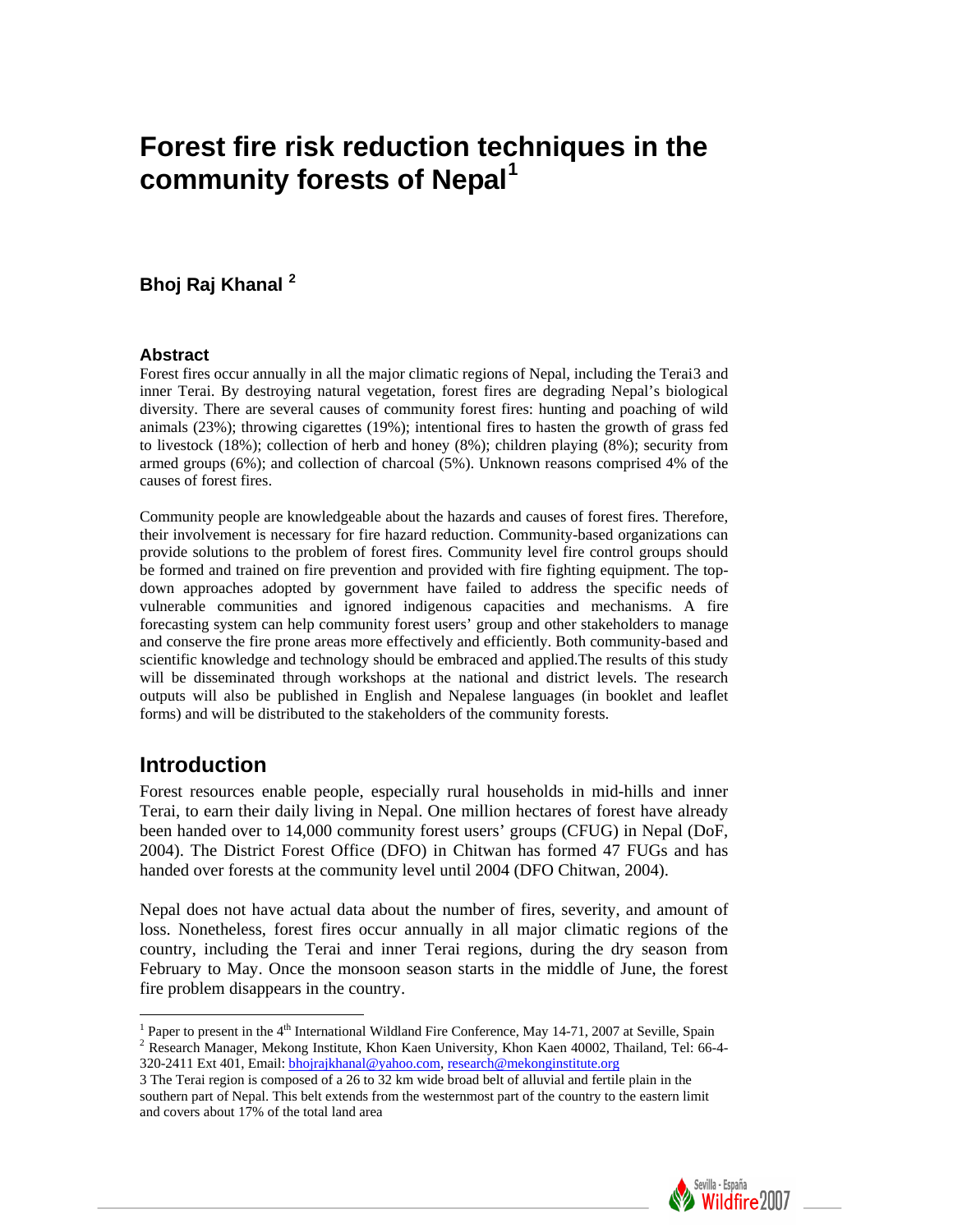Forest fires degrade the soil, inducing floods and landslides. The risk of forest fires from state owned forests is high and destroys community forests (CFs). However, there is no systematic plan to reduce and prevent fire hazards. With difficult topographical conditions, hot and dry climate, low level of education, lack of property, dependency on forest resources, and lack of proper extension activities, CFs have difficulties coping with forest fires. Illegal logging, accidental burning, carelessness, intentional fires, and encroachment on forest land for cropping and infrastructure development have destroyed the forest cover. Cattle grazing, smokers, and accidental burning comprise 54% of the known causes of forest fires; while 32% are of unknown causes (Sharma, 1996).

The latest forest inventory has indicated that from 1978 to 1994, Nepal's forest cover decreased from 38% of the land area to 29%. Another 10.6% of the land area is under shrub cover and about 45% had been covered with forest until 1966. The annual deforestation rate is estimated at 1.7%, of which forest fire is a major cause (The Kathmandu Post, April 3 2001). Forest fires cause the movement of dry air with smoke and pollutant gases that affect the health of people. Sharma (1996) observed that about 90% of the Terai forests were burned in 1995. Earlier observations [Goldammer (1993) cited in Sharma (1996)] confirm this. The estimated burned area of forest is more than 400,000 hectares, with fires burning at least 100 villages annually. In 1998, 20 reported incidents of fires in 15,140 hectares of forest area resulted in huge losses to life, property, and endangered species of flora and fauna. The estimated cost was USD 127,500.

The specific objectives of the research are the following:

- 1. To document existing forest fire risk reduction techniques in CFs.
- 2. To find out the causes and effects of forest fire in CFs.
- 3. To outline the role of stakeholders to reduce the risk of forest fire in CFs.
- 4. To promote policies and appropriate mechanisms on forest fire risk reduction in the CFs.

## **Study Area**

Chitwan district was selected as the study site because it is one of the fire-prone districts located in the central part of the country. The CFs were selected from the buffer zone and non-buffer zone forests where fires occur annually. The CFs from the buffer zones were: Chitrasen Buffer Zone CF, Daksin Kali Buffer Zone CF, and Milijuli Buffer Zone CF. The CFs from the non-buffer zones were: Panchakanya CF, Satanchuli CF, and Jaladevi CF. The following two maps show the Chitwan District and its forest patches:

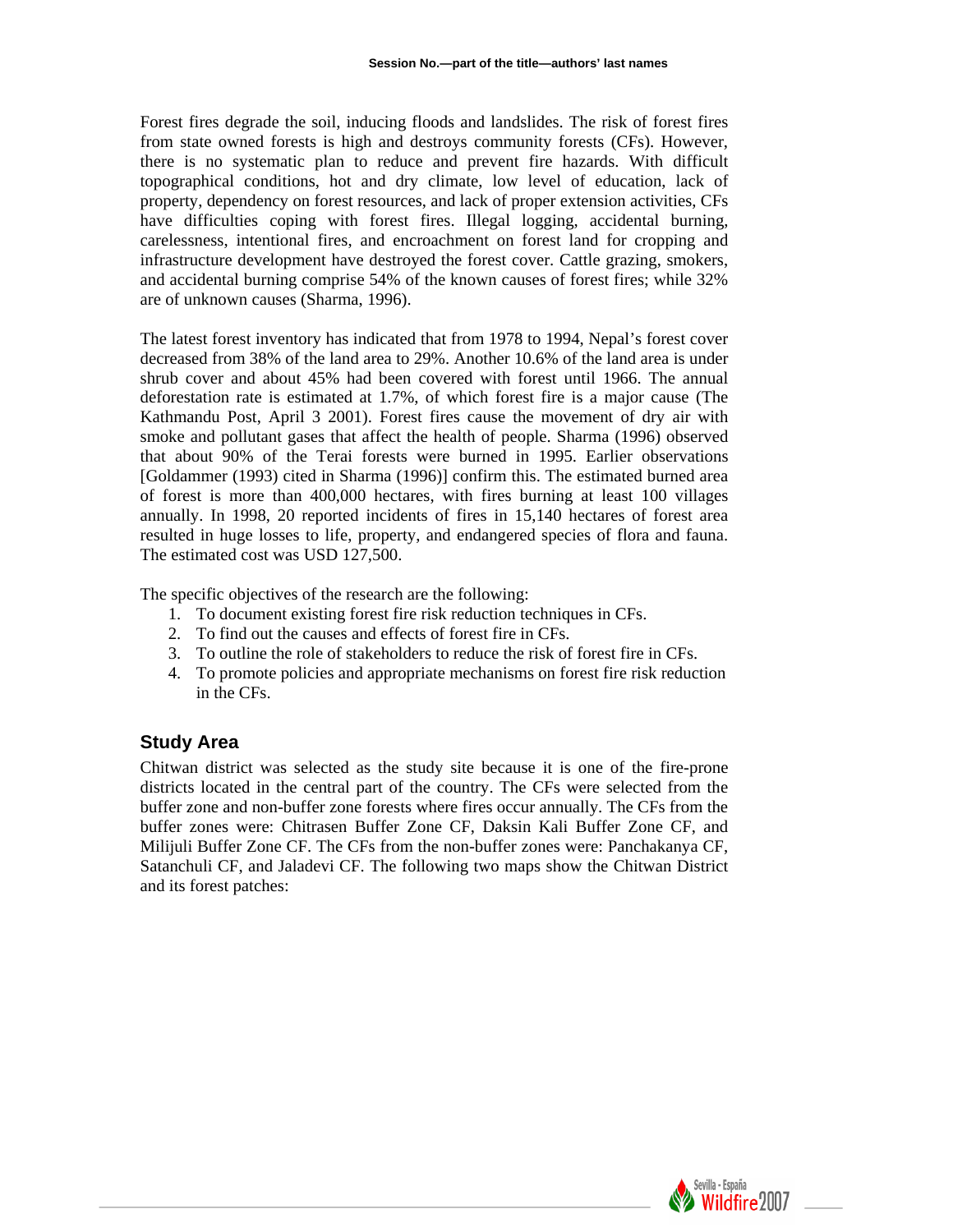

#### **Research Methods**

Both primary and secondary data were collected. Secondary data was obtained from the Department of Forest (DoF), DFO-Chitwan, Chitwan National Park (CNP), National Trust for Nature Conservation (NTNC), Department of National Park and Wildlife Conservation, Forestry Research Division, NGOs working in the CF management, and concerned FUGs from buffer zones and non-buffer zones. Primary data was collected from the institutional survey of selected FUGs and members' household survey. The data gathered included causes of fire, effects of fire, fire types, duration of forest fires, and monthly distribution of forest fire incidents throughout the year. The following risk reduction mechanisms for forest fires were considered: extension programs, workshops, enforcement of laws and regulations, fuel management-fire line construction, control burning along the fire lines and construction forest tracks and roads, and clear demarcation of forests. Round table discussions were held with forestry professionals (DFO, NTNC, and CNP) and community people to compile their knowledge and experiences on forest fire risk reduction. Six focus group discussions (three each in buffer zone and non-buffer zone) were held to find the causes, effects, and indigenous techniques that CFs were using. During the dry season (February to May), the research team observed the damage caused by forest fires in the study area.

#### **Key Findings**

**Causes of Forest Fires.** According to Sharma (1996), the fuels in the forest areas are highly combustible. Fuels found in the layers of Sal (Shorea robusta) leaves and other species comprise about 90%. Other surface fuels are from twigs and grasses. Some 10.7 tons of fuel can be found over dry areas.

There are two categories of the causes of forest fires: intended and unintended. In the former category, people deliberately start a fire in the forest to collect herbs, to hunt, and to hasten the growth of new grasses to feed livestock and use for roof cover in their village. The latter category consists of unextinguished cigarettes carelessly thrown away, burning of agricultural products, children playing, control burning that later becomes unmanageable, and careless travelers.

The following are the observed causes of forest fires in the selected six FUGs in the buffer zone and non-buffer zone.

**Table 1.** *Causes of Forest Fires in the Buffer Zone CFs and Non-buffer Zone CFs*

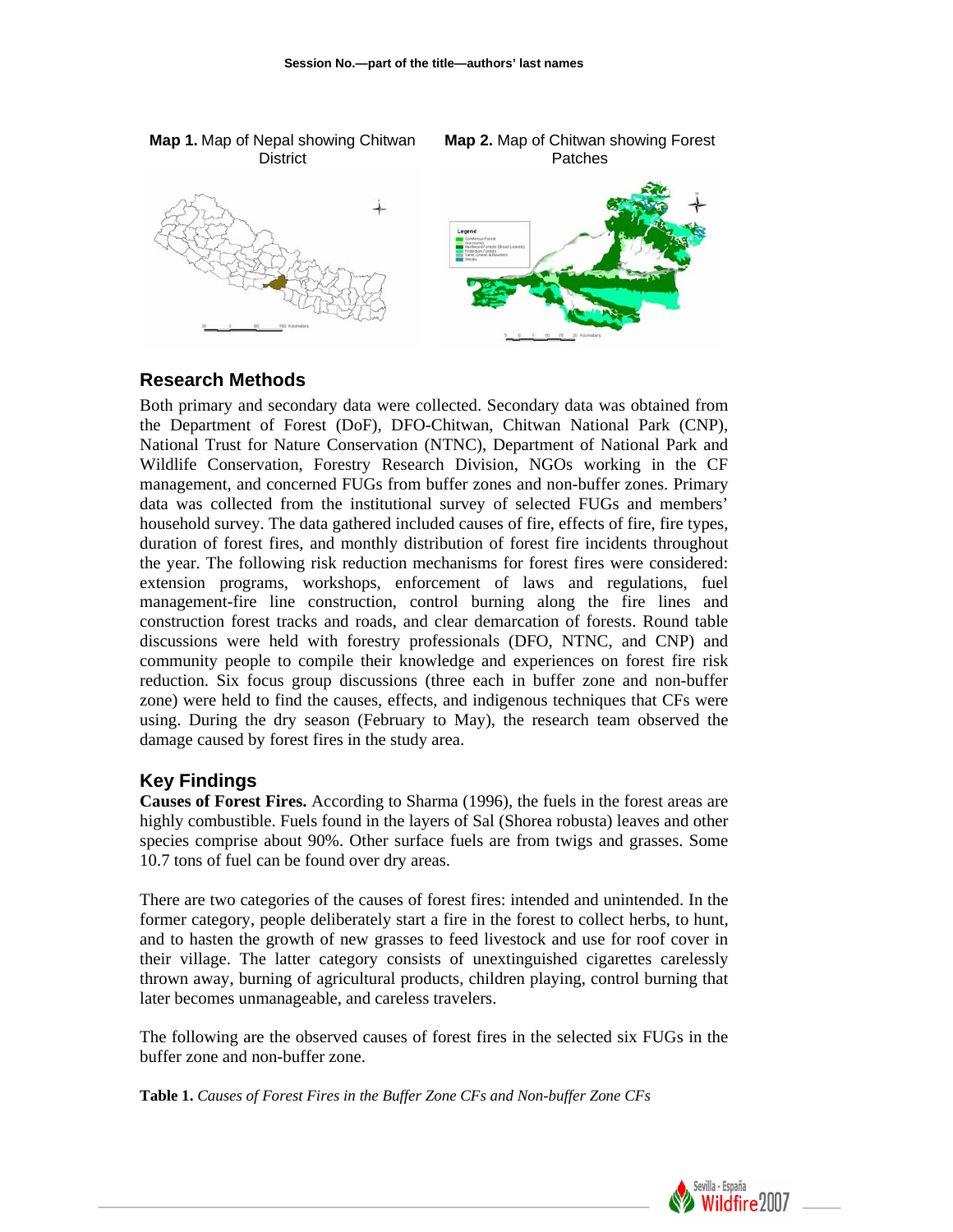| <b>Causes of Forest</b> | <b>Buffer Zone CFs</b> |               |               | <b>Non-buffer Zone CFs</b> |             |             | Averag |
|-------------------------|------------------------|---------------|---------------|----------------------------|-------------|-------------|--------|
| <b>Fire</b>             | <b>CBZCF</b>           | <b>DKBZCF</b> | <b>MJBZCF</b> | <b>PCF</b>                 | <b>SCCF</b> | <b>JDCF</b> | e(%)   |
| To hasten growth of     | 10                     | 10            | 45            | 10                         | 10          | 20          | 17.5   |
| new grass               |                        |               |               |                            |             |             |        |
| Cigarettes              | 20                     | 20            | 10            | 20                         | 20          | 20          | 18.33  |
| Collection of           | 5                      |               | 5             | 10                         | 25          | 5           | 8.33   |
| herb/honey              |                        |               |               |                            |             |             |        |
| Collection of charcoal  | 10                     | 10            |               |                            |             | 10          | 5      |
| Hunting/poaching of     | 30                     | 20            | 20            | 15                         | 25          | 30          | 23.33  |
| wild animals (wild      |                        |               |               |                            |             |             |        |
| boar and others)        |                        |               |               |                            |             |             |        |
| Playing children and    | 5                      | 20            |               | 10                         | 10          |             | 7.5    |
| cattle herders          |                        |               |               |                            |             |             |        |
| Security reasons        |                        | 10            |               | 15                         |             | 10          | 6.0    |
| (from state and rebel   |                        |               |               |                            |             |             |        |
| groups)                 |                        |               |               |                            |             |             |        |
| To get rid of wild      | 10                     | 10            | 15            | 10                         | 10          | 5           | 10     |
| animals                 |                        |               |               |                            |             |             |        |
| Unknown reasons         | 10                     |               | 5             | 10                         |             |             | 4.0    |

**Acronyms:** CBZCF: Chitrasen Buffer Zone Community Forest, DKBZCF: Daksin Kali Buffer Zone Community Forest, MJBZCF: Milijuli Buffer Zone Community Forest, PCF: Panchakanya Community Forest, SCCF: Satanchuli Community Forest, JDCF: Jaladevi Community Forest

The observed causes of fires in CFs are largely anthropogenic. They are as follows: hunting and poaching of wild animals (23%); throwing of cigarettes (19%); intentional fires to hasten the growth of grass fed to livestock (18%); collection of herb and honey (8%); children playing (8%); security from armed groups (6%); and collection of charcoal (5%). Unknown reasons comprised 4% of the causes of forest fires.

The effects of seasonal forest fires can be very destructive, resulting in the loss of human lives, timber and non-timber forest products, livestock, and wild animals. With burned trees, stumps, flowers, grains, and seed, and damage to natural resources such as watersheds, the environment's recovery from forest fires may take several years. The destruction of animal and insect habitat causes imbalance in the ecosystem. The change in soil texture affects its capacity to hold water, kills microorganisms, and reduces organic matter in the soil. Smoke from forest fires causes haze in the villages, diminishing air quality.

In regions affected by forest fires, climate patterns become irregular because of the heat that rises to the atmosphere, contributing to global warming.

**Community Based Forest Fire Management and Risk Reduction Techniques.**  Community people have developed their own methods and traditional ways of forest fire management. These include: worshiping the forest goddess; planting evergreen trees along the trails; collecting forest litter for animal bedding and making compost; patrolling within their CFs; penalty and reward system for the villages; construction of small ponds, forest tract and fire lines inside the forest; and early and controlled burning in the fire prone areas.

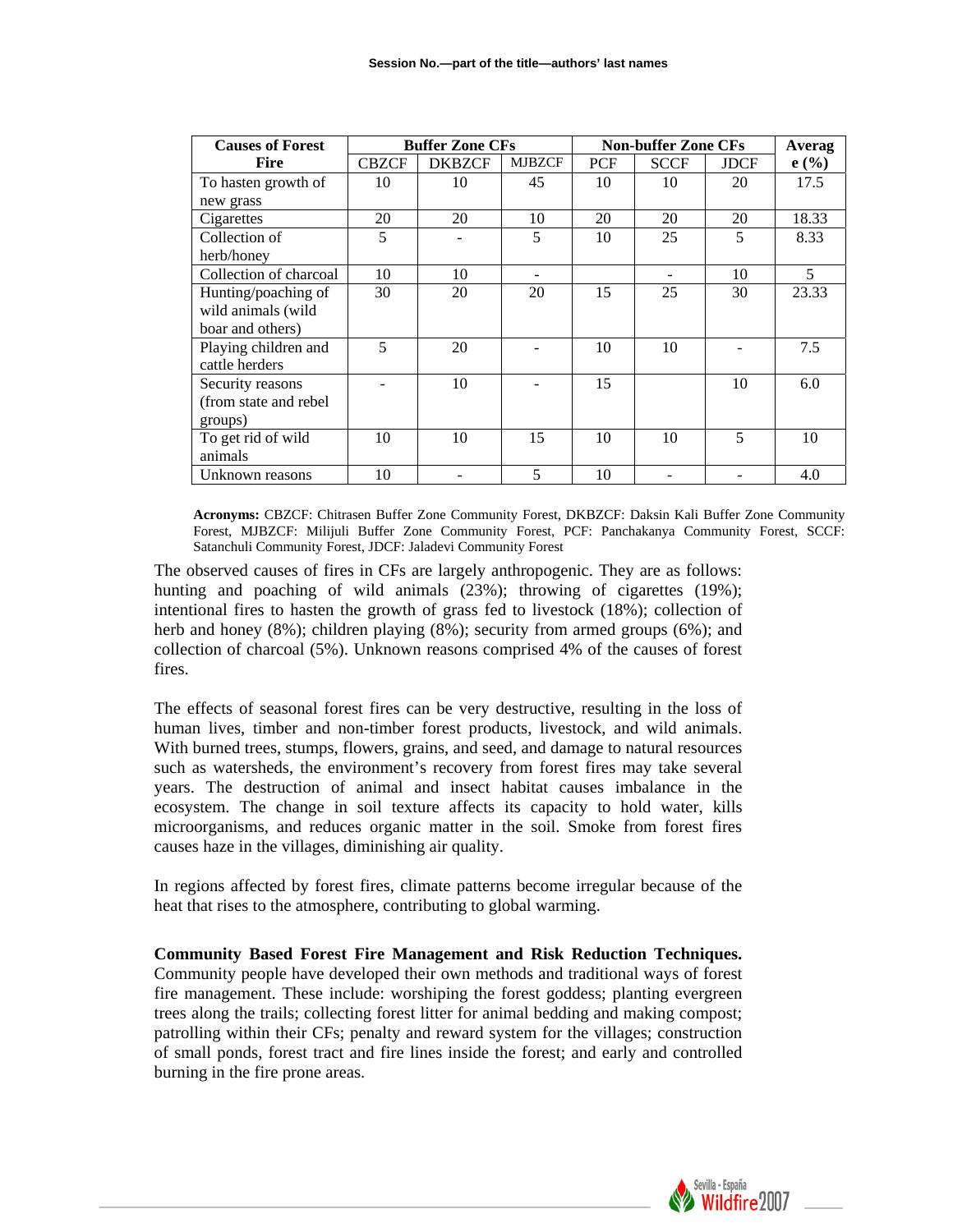The problems that CFs are facing include the following: insufficient plans and programs to control fire with DFO and NTNC; inadequate human and financial resources; insufficient extension programs for community people, especially cattle herders, school children, and collectors of non-timber forest products (NTFPs); lack of strong policy or fire control rules and regulations; and lack of specific fire control organization as DFO; and NTNC not prioritizing the forest fire risk reduction program.

The top-down approaches adopted by government have failed to address the specific needs of vulnerable communities and ignored indigenous capacities and mechanisms. Community people are knowledgeable about the hazards and causes of forest fires. Therefore, their involvement is necessary for fire hazard reduction. Communitybased organizations can provide solutions to the problem of forest fires. Sharing responsibilities, raising awareness, building capacity of FUGs, early warning and monitoring are the key aspects to strengthen fire risk reduction measures. In addition, community level fire control groups should be formed and trained on fire prevention and provided with fire fighting equipment.

Existing Forest Fire Regulations and Organizations. Clause B, Section 49 of the 1993 Forest Act, states that "starting a fire or doing anything that may cause a fire accident in natural forest is prohibited." Clause 50 of the Act stipulates that "any person who commits such an offensive shall be punished with a fine of not more than 10,000 Nepalese Rupees (approximately USD 140) or with imprisonment for a term not exceeding one year or both." As the only legal provision for fire control, it is ineffective because it is extremely difficult to identify the offender. Every CF, however, has its own Operational Plan (OP) in forest fire management.

During the season of forest fires, Nepal Radio and Nepal Television broadcast clips on forest fire prevention and fire fighting. The Community Forestry Division of DoF also publishes and distributes leaflets, booklets, posters in the fire-prone areas to make people aware of the risks. The DFO used to hire temporary fire watchmen to help CFs in preventing and fighting fires. However, the lack of training, resources, appropriate skills, and specific organizations made this initiative ineffective.

Government support in the enactment of laws and policies for community based fire risk reduction and management is vital. DFO and NTNC have been ineffective because of the lack of resources; insufficient fire control and extension programs; inadequate fire control rules and regulations; absence of organizations responsible for preventing and fighting forest fires; and lack of proper risk reduction mechanisms. Preparedness consists of measures that enable governments, organizations, communities and individuals to respond rapidly and effectively to disaster situations (Carter, 1991). In the case of forest fires, it is important to formulate effective and updated counter disaster plans, provide a warning system, and implement public education, awareness, and training programs to FUG members.

#### **Recommendations**

Since the people are the main cause of fires in community forests, prevention and control must involve communities. Fire management includes monitoring, early warning, prevention, preparation, suppression, and restoration activities that the community can take part. Investing in

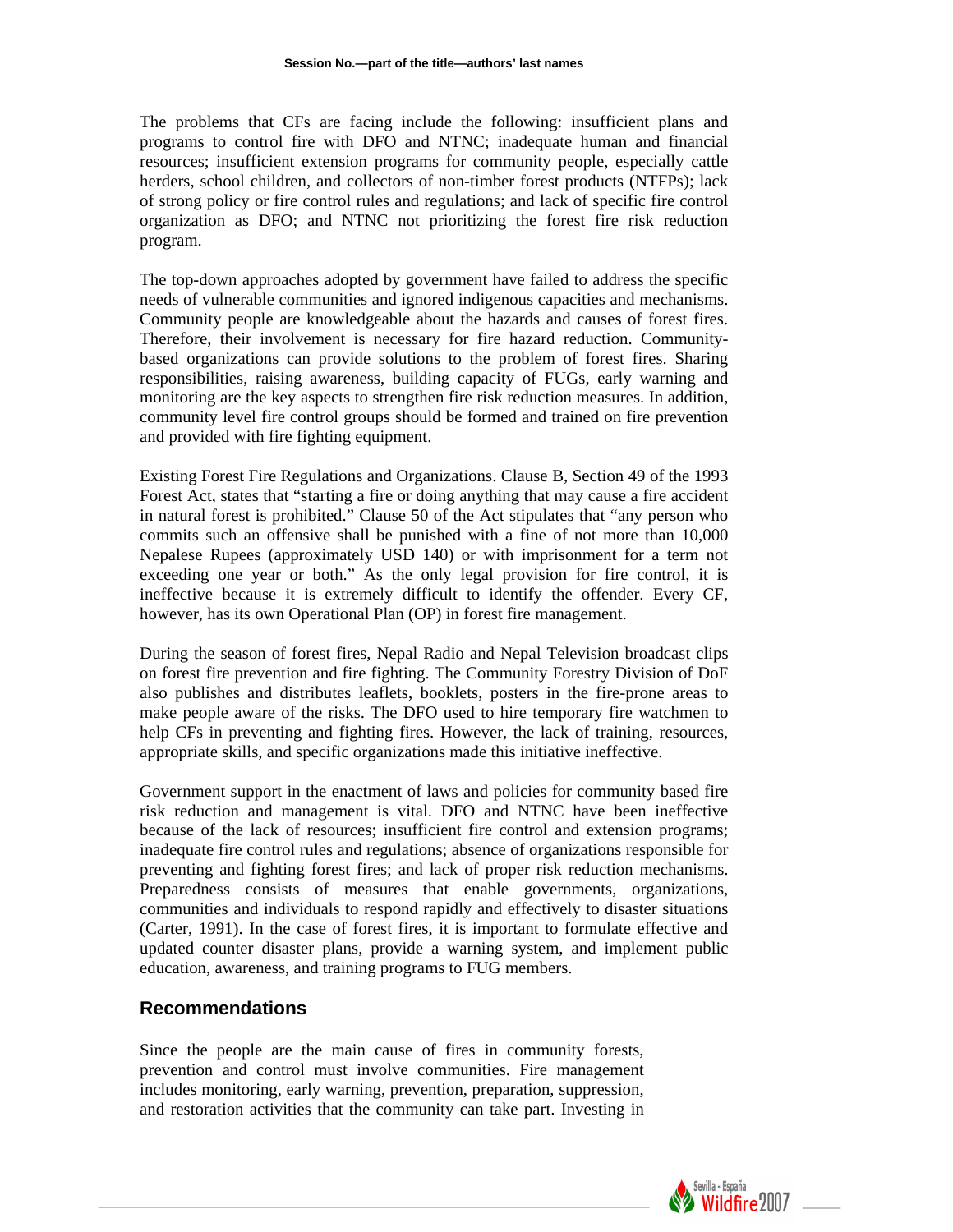fire education and training programs will substantially reduce the number of fires and the cost of fire management. The cost of fire education campaigns is very low compared to costs entailed in controlling fires and recovering from fire-inflicted damages. It is strongly recommended that a significant portion of the budget be allocated to forest fire prevention.

**National Level Stakeholders** are the DoF, Department of National Park and Wildlife Conservation, Community Forestry Division, NTNC, and Forest Research Division. Below are the recommendations for them:

- Include forest fire education in the school curriculum.
- Use satellite imagery (GIS technology) in government offices to monitor forest cover change and fire extent throughout the country and disseminate the information to CFs in fire-prone areas.
- Develop training curriculum for "community-based forest fires risk reduction program." This program should impart skills for FUG members on forest fires risk reduction and effective use of indigenous knowledge.
- Conduct regular researches on forest fire to eliminate the repetition of previous mistakes, improve ongoing forest fire risk reduction capability, assist in reducing vulnerability to forest fire disasters, and stimulate forward-looking concepts for the future.
- Form specific institutions to deal with fire prevention extension activities, human resources development, law enforcement, fire suppression, and fire research.
- Prepare sufficient booklets, leaflets, and other educational materials (in local language with pictures) and distribute in the communities living in fire-prone forest areas.
- Formulate policies based on forest fire researches.

**District Level Stakeholders** are the DFO, CNP, District Development Committee (DDC), NTNC-District Office, and Federation of Community Forest Users' Group. Below are the recommendations for them:

- Provide appropriate training and distribute materials among FUG members, school children, cow herders, and school teachers.
- Identify a key partner institution to deliver training programs (including NGOs) and to enhance FUG members' response and preparedness capacity.
- Mobilize NGO resources to provide trainings to community leaders, teachers, and personnel on preventive measures of fires.
- Set up an early warning and communication system among community forests for possible outbreak of forest fires, and coordinate with other CFs.
- Enforce laws, regulations, and restrictions on community forests regarding fires.
- Authorities and communities should work as partners. Authorities should refrain from adopting top-down approaches with communities.
- Assist CFs to formulate effective and updated fire disaster plans.
- Prepare a detailed report about the occurrence, damage, and impact of fire and disseminate to all stakeholders.
- Conduct researches on local people's use of fire, yearly number of fires and burned areas, number of fires, fire distribution and direction, duration, monthly

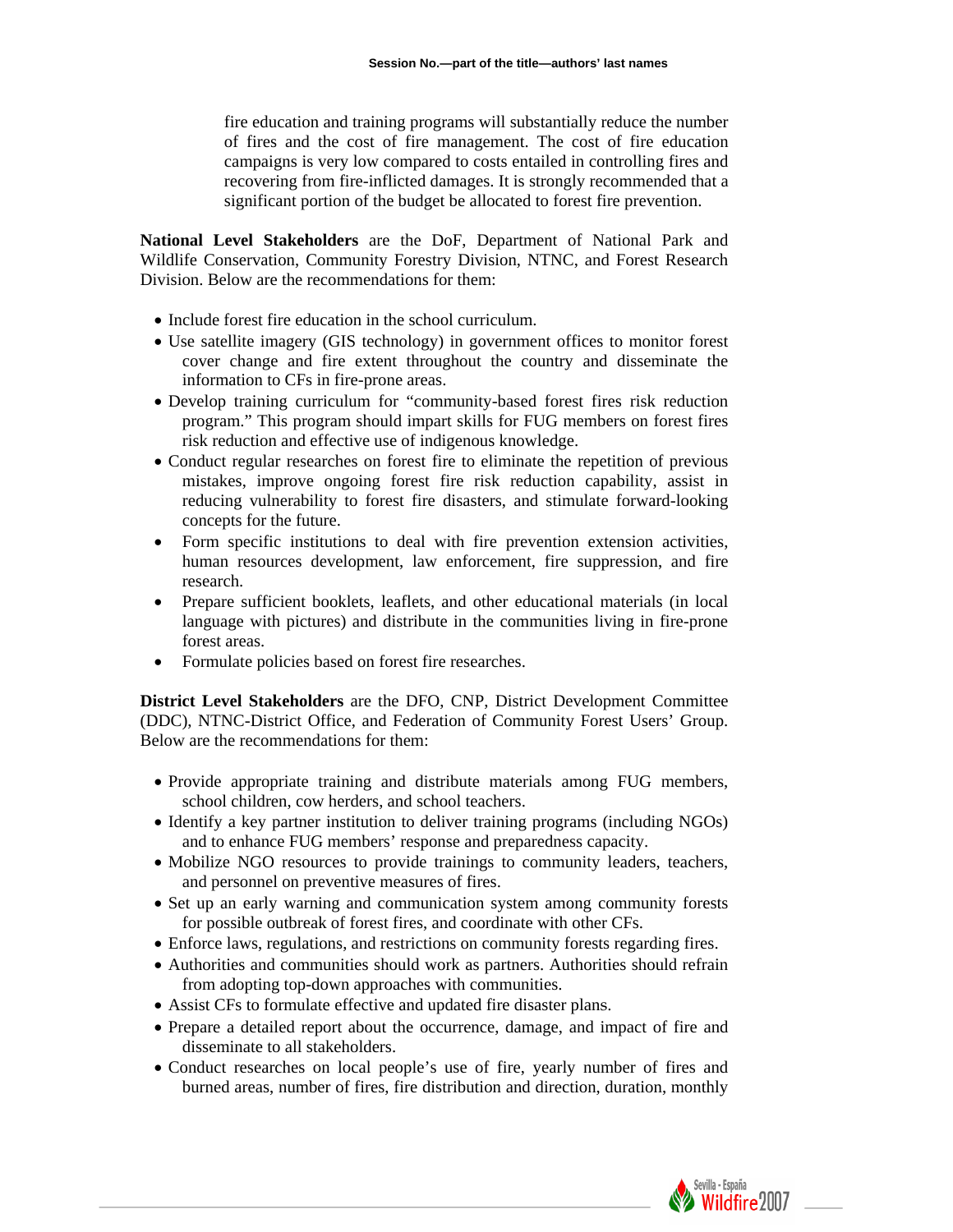distribution of fire incidents throughout the season, and impact on the different ecosystems.

**Community Level Stakeholders** are the CFUGs, Community People, Village Development Committee (VDC), Range Posts, and SAHARA—a local NGO. Below are the recommendations for them:

- Clear demarcation and fencing of forest areas to prevent children and travelers from entering.
- Raise awareness on the proper use of flammable materials among FUG members, school children, cow herders, and school teachers.
- Form teams of fire fighting volunteers in fire prone areas
- Construct fire lines, forest track, ponds, and canals according to the forest operational plan.
- Practice fuel management and control burning before fire season.
- Regularly organize fire prevention and suppression campaigns.
- Raise community people's awareness on safe forest fire risk reduction techniques.
- Train FUG members and other community people on the techniques to extinguish fires.
- Promptly detect fires through observation points, patrolling, communication network, fire forecasting (early warning system), and coordinating with nearby CFs.
- During fire incidents, clean fire lines and forest tracks if there are forest areas nearby so that fire would not spread from villages to the forest areas and vice versa.
- Conduct research to find the causes of fire and plan for future.

## **Acknowledgement**

The author expresses his sincere appreciation to the ProVention Consortium and the Asian Disaster Preparedness Center (ADPC) for providing the research grant, invaluable support, and guidance throughout the study period.